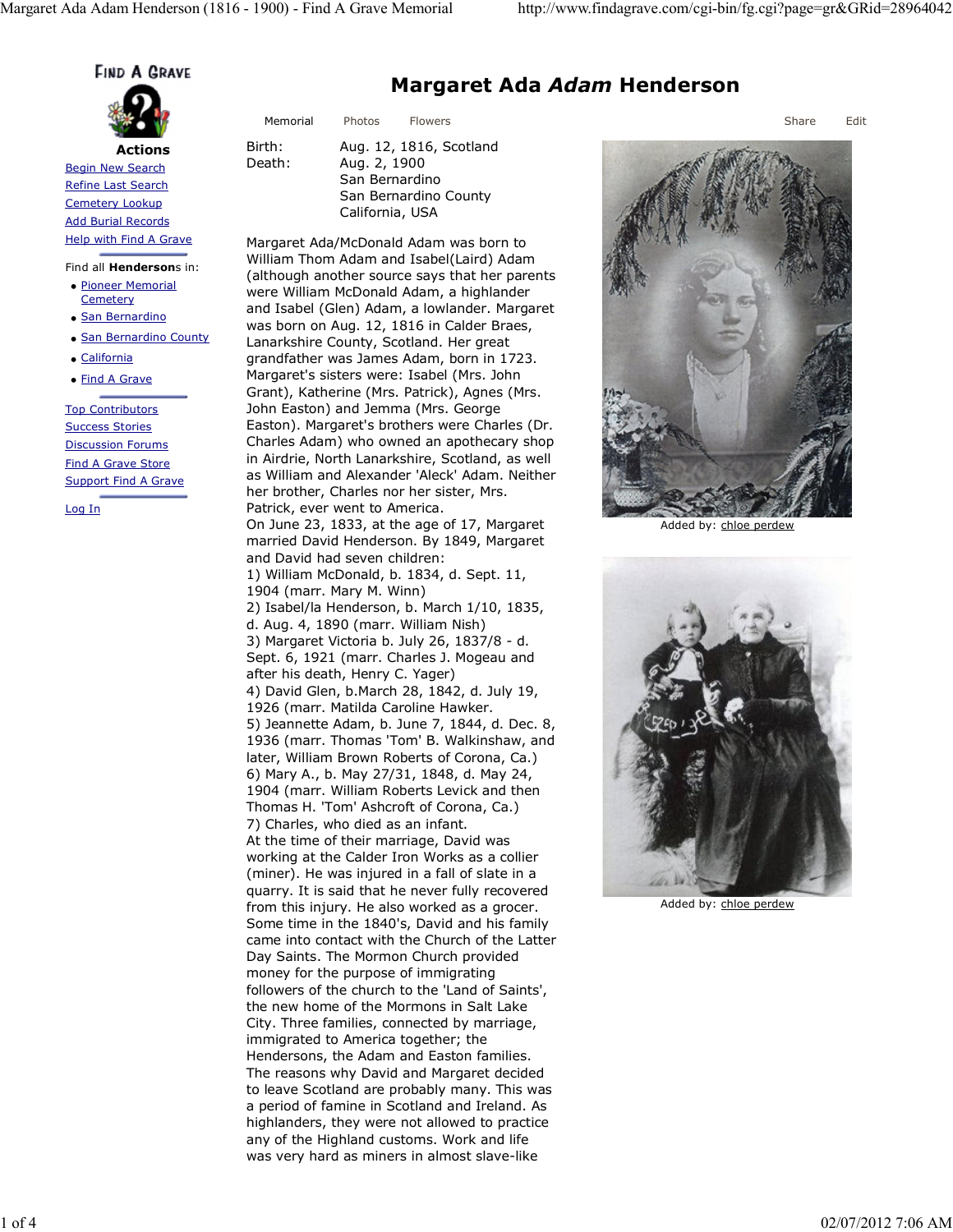conditions. It is not hard to imagine that the Henderson family wanted freedom, free land of their own in a 'God given climate' and the ability to practice their customs and religion. In 1849, the Hendersons packed up five of their children and joined the Easton and extended Adam families to sail to the land of promise. More of the family would follow in 1850, joining Margaret and David in St. Louis, Missouri.

They began their journey in Glasgow, sailing to Liverpool, England. From there, they boarded the ship North America for their eight week voyage to America. Immigration records show that David and Margaret sailed from Liverpool with six of their children; William, age 14; Margaret, 12; David Jr., 7; Jeannette, 5; Mary, 2. (There was also a Charles, age 3 months, listed). The eldest daughter, Isabella, stayed in Scotland, joining them when her grandfather sailed the following year. The ship crossed the Atlantic to the south of the Florida Peninsula into the Gulf of Mexico. Rough weather and seas, a shortage of water, typhoid and cholera made the journey a hard one according to the ship's log. Forty-three persons died en route and were buried at sea.

Landing was made in New Orleans in November of 1848 where they then traveled up the Mississippi into St. Louis. The family was to live in St. Louis for a year so that money could be saved for provisions, a wagon and a team of oxen for the trip west. It was during this time, most likely between June and September of 1849 that David Henderson died from heat stroke (or possibly cholera) while working in the coal mines near St. Louis. He was buried in St. Louis in an area known at the time as Dogtown. He left Margaret a widow at the age of 34 with 6 children to care for. This was just the beginning of hard times for Margaret. The area of St. Louis was in the grip of a major cholera epidemic. Her sister, Agnes, was so sick with the cholera, that she was on her deathbed and burial arrangements were being made. Margaret nursed her back to health while caring for her own six children, as well as Agnes Easton's five children in St. Louis. (They were living next door to each other in the 1850 census and David is not listed.) Another of Margaret's sisters, Isabelle, her husband John Grant, and all of her children but one, died from cholera while in St. Louis. The surviving child, Johnny Grant, was taken in and raised by Margaret and her sister, Agnes.

When Margaret's husband, David Henderson, died in St. Louis, it was the Mormon custom that no woman of age remain unmarried. Margaret Adam Henderson became the second or plural wife of John/James Easton, who was the husband of her sister, Agnes. This was most likely preferable to having a husband chosen for her by the Mormon Church. From St. Louis, some of the members of the family made the trip west to Salt Lake City in



Added by: chloe perdew



There are 7 more photos not showing... Click here to view all images... Photos may be scaled. Click on image for full size.



chloe perdew Added: Aug. 16, 2011

Neil B (John 3:16) Added: Dec. 2, 2010



Rest in heavenly peace and God



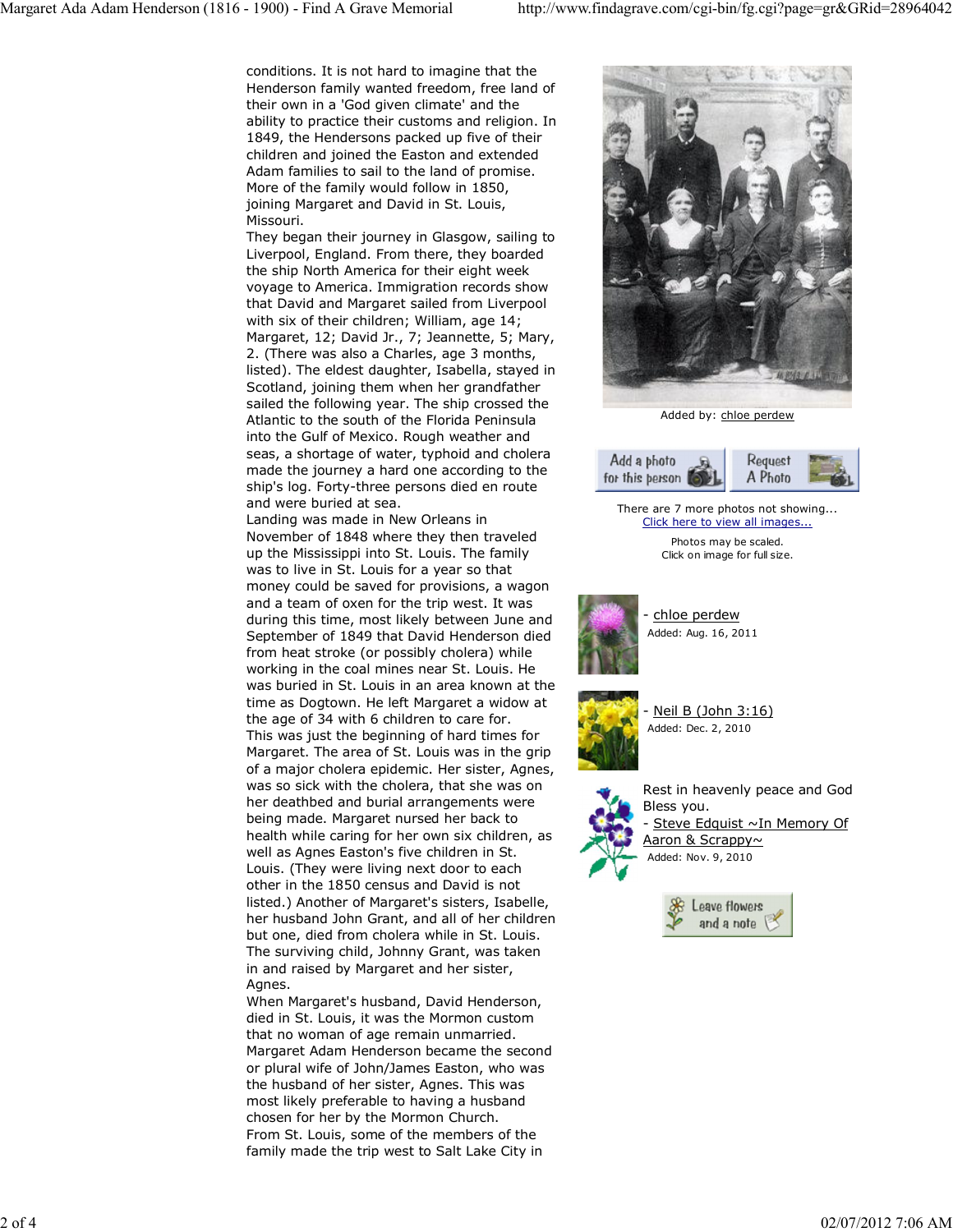1851. The company was then made up of the Hendersons, Burdics, Keirs, Eastons, Adam's grandfather Adam's wife Margaret Thompson, Levick, Wm. Nish, John Thompson - killed enroute by Indians, and John Thompson's brother. They went up the Platte River, ferried across and went on alone, reaching Salt Lake in November. In the spring, some of them went to open coal mines and established Cedar City, Iron Co., Utah. The families worked, were thrifty, the boys worked building a sawmill, but they resented the heavy hand of the church. In Sept. of 1852/3, a train consisting of fifteen or sixteen wagons was made up at Cedar City to come overland to California, following the route of the Keir train. The family located in San Bernardino, in Southern California. John/James Easton and his wife, Agnes, moved on to Oregon. Margaret stayed behind in San Bernardino with her six children from David and young John Alexander, her son, fathered by John/James Easton. Margaret left the Mormon Church, which did not seem to suit her, and resumed using the name of Henderson. John eventually adopted the Henderson name and in time, became the 7th Mayor of San Bernardino. John married Asenia Ferrel Wilson. Margaret Helena 'Peg' Levinson tells about a time when a small pox epidemic hit San Bernardino. She talks of a time when Margaret Adam Henderson had read quite extensively and knew there was a system called Vaccination and knew the principle of it. She found a milk cow that was infected. It is said that she found the pox and cut the pox from the udders of the cow. With the infected pus and a pen knife, she vaccinated the family and everyone else who chose to participate. They all developed a scar about an inch in diameter but none of them caught the smallpox. Margaret lived on a 40 acre ranch on the bench just north of Rialto Ave., overlooking Lytle Creek. It is said that she was crippled with arthritis in her later years. Margaret was very much the matriarch of the modern Henderson family and one of the founding pioneers of the San Bernardino Valley. Her name is listed on a plaque in front of the San Bernardino Courthouse. Margaret's descendents settled the San Bernardino Valley and became mayors, firefighters, police officers and leaders in the community. \*Note: The portrait of Margaret Henderson as

an older woman comes from the California Heritage Room of the San Bernardino City Library.

Family links: Spouse: David Henderson (1811 - 1849)

 Children: William McDonald Henderson (1834 - 1904)\* Isabella *Henderson* Nish (1835 - 1890)\* Margaret Victoria *Henderson* Yager (1837 -